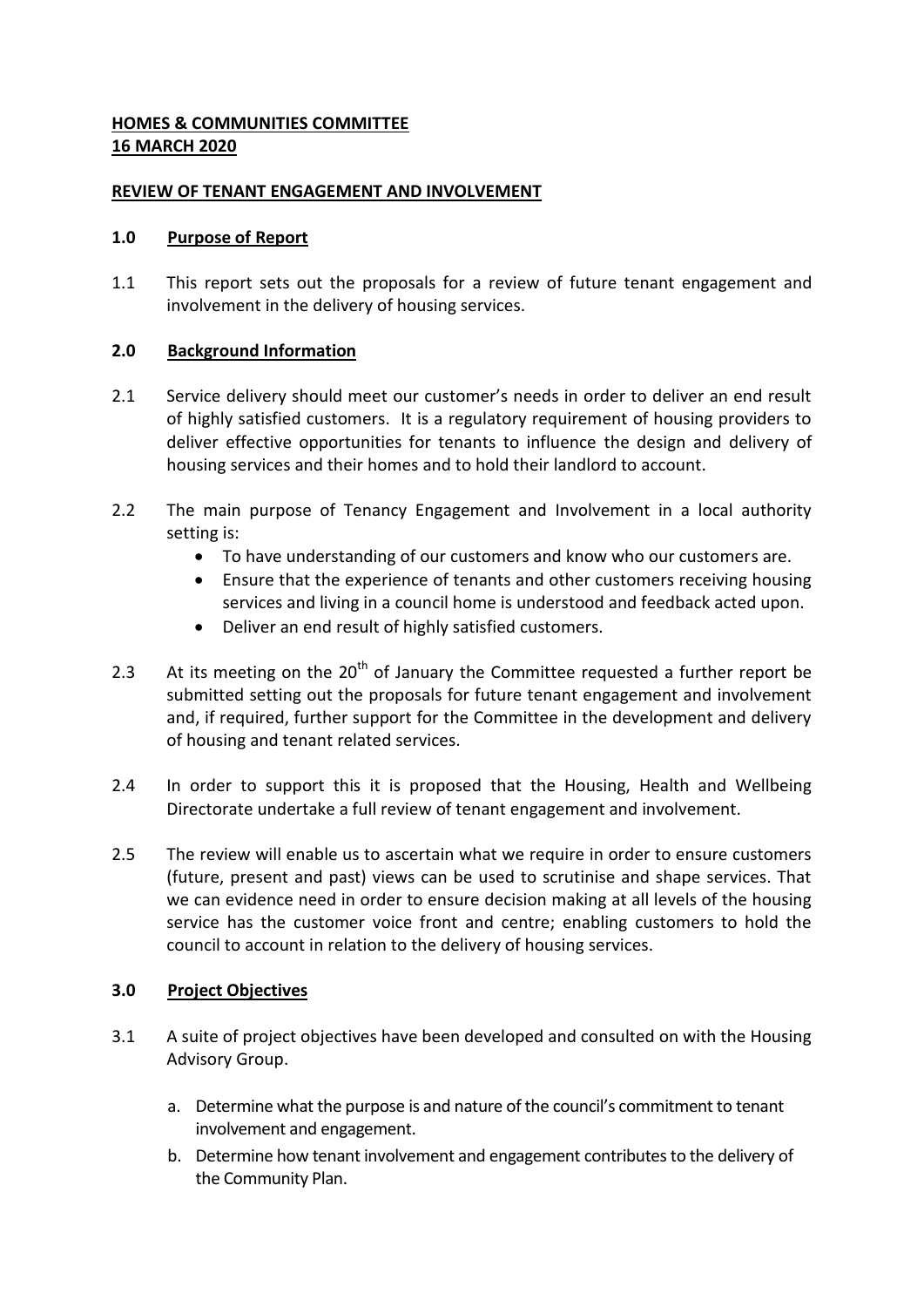- c. Determine the sources of information and evidence that can be used to understand the diverse needs, expectations and opinions of all tenants and other customers, including how tenants and other customers want to be engaged.
- d. Determine how tenant involvement and engagement aligns with council-wide service, community and place-based involvement and engagement activities.
- 3.2 In order to ensure there is sufficient opportunity for research, development, consultation and implementation; it is expected that the review will take place over several months. It is proposed that the project is undertaken in three phases:
	- a. Project phase 1- Purpose and Role: agree the purpose of tenant involvement and engagement, how it will be used to improve homes and services, inform the work of the Committee and enable tenants to hold the council to account.
	- b. Project phase 2 Model of Tenant Involvement and Engagement: agree the ways in which tenants and other customers will be engaged, how their views will be obtained and considered, and regulatory requirements will be met (this includes structures, roles, digital engagement, surveys etc).
	- c. Project phase 3 Implementation: agree how tenant involvement and engagement opportunities will be implemented and recruited to, what training and support will be available for tenants and councillors, what resources are required (eg budget, staffing) and how feedback will be given to tenants and other customers.
- 3.3 The Committee is invited to note that additional resources may be required to support the review. Any resource would be allocated from savings identified from bringing the housing service in-house.

### **4.0 Equalities Implications**

4.1 There are no direct equalities implications arising from this report.

## **5.0 Financial Implications - FIN19-20/8775**

5.1 As stated in paragraph 3.3, any resource requirements would be allocated from savings identified from bringing the housing service in-house.

### **6.0 Community Plan – Alignment to Objectives**

- 6.1 The proposed review aligns with the objective to build more homes and deliver an excellent housing management service, specifically:
	- a. Ensuring that the experience of tenants and other customers receiving housing services and living in a council home is understood and feedback acted upon;